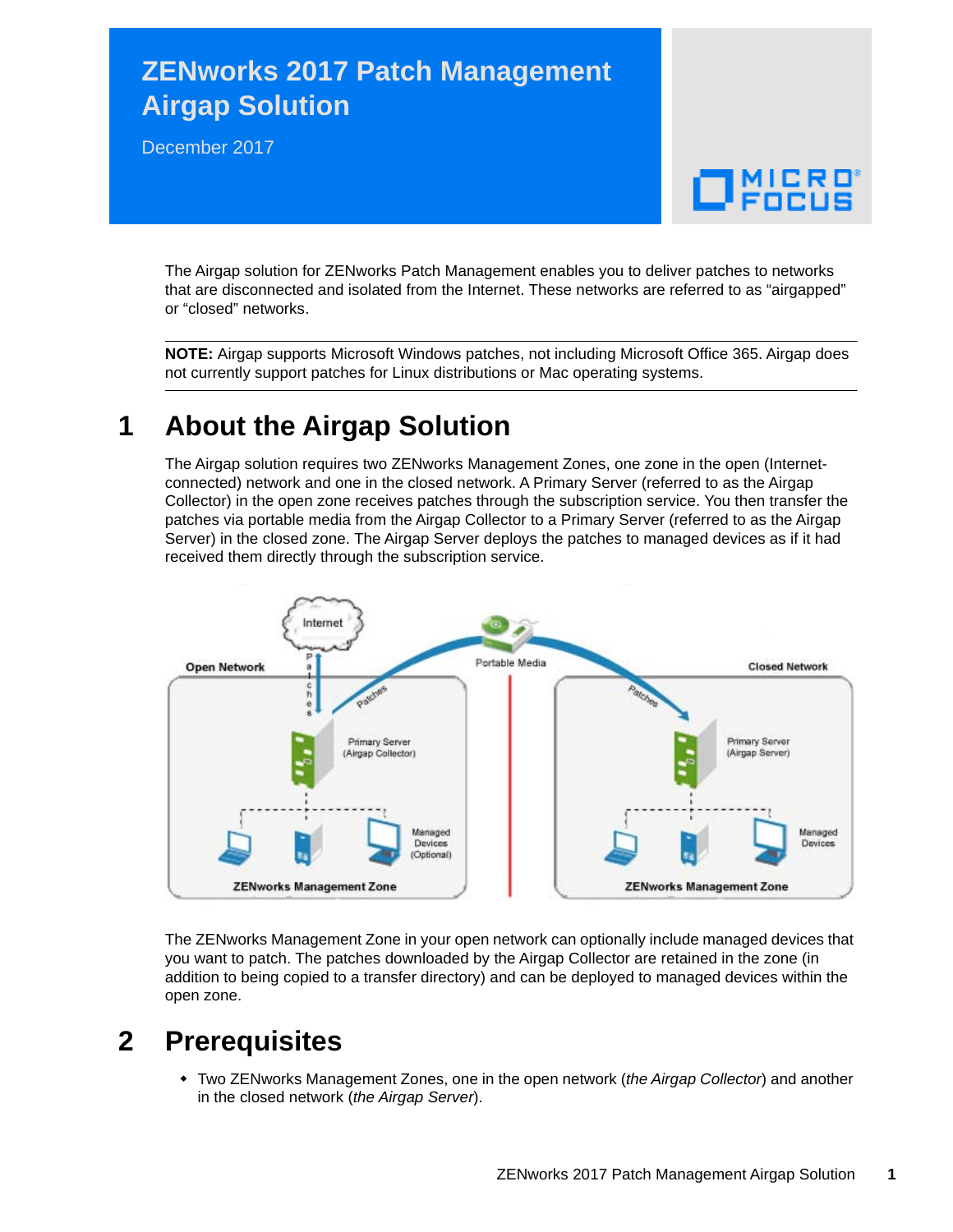ZENworks Servers must be 11 SP4 or later versions. For information about installing ZENworks, see the *[ZENworks Server Installation Guide](https://www.novell.com/documentation/zenworks2017/pdfdoc/zen_installation/zen_installation.pdf#bookinfo)*.

 ZENworks Patch Management licensed in both zones, which includes a ZENworks Patch Management license for the Airgap Collector (open zone) and a ZENworks Patch Management Airgap license for the Airgap Server (closed zone). You cannot use an evaluation license.

**NOTE:** The Airgap license is a no-charge entitlement if you are a licensed ZENworks Patch Management customer with Maintenance. The license must be requested for you by your sales representative. After it has been requested, it is added to your ZENworks Patch Management entitlement in your Customer Center portal, and you add the license key to the Airgap Server using a system variable.

 Airgap Collector enabled prior to server replication or caching of patches on the Airgap Collector server.

## **3 Setting Up the Open Zone**

The tasks required to configure the ZENworks Management Zone in your open network are described in the following sections.

#### <span id="page-1-0"></span>**3.1 Mirroring the Closed Zone's Managed Devices**

When a ZENworks Primary Server downloads patches from the subscription service, it downloads the patch fingerprints, not the entire patch. A patch fingerprint contains metadata about which operating systems the patch applies to. The Primary Server compares the downloaded patch fingerprints against the operating systems of the zone's managed devices and displays the applicable patches in the Patches list. You can then select the patches you want to cache to the Primary Server for distribution to your managed devices.

If possible, we recommend that you register devices in your open zone that mirror the operating systems of the closed zone's managed devices. This limits the Patches list to only those patches that are applicable for your closed zone's devices.

If you do not mirror your closed zone's devices in your open zone, the Patches list displays all patches, which in the following example totals 4,957 patches. In this case, you would either need to cache all patches or manually filter and cache only the patches that apply to devices in your closed zone.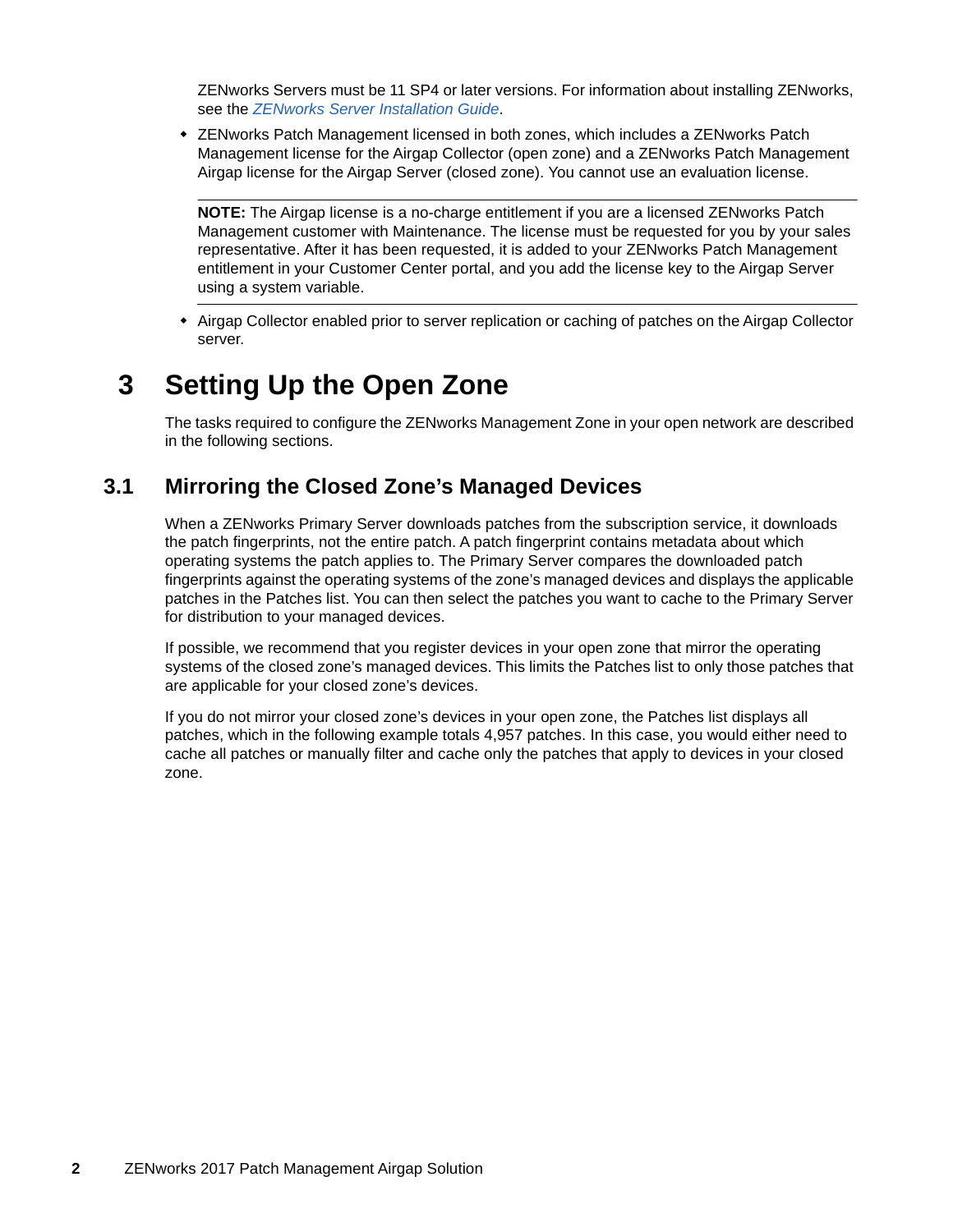| Dashboard<br><b>Patch Policies</b><br><b>Patches</b><br><b>Status</b>                                             |                    |              |                    |                                       |                                     |
|-------------------------------------------------------------------------------------------------------------------|--------------------|--------------|--------------------|---------------------------------------|-------------------------------------|
| <b>Patches</b>                                                                                                    |                    |              |                    |                                       |                                     |
| New Delete Action -                                                                                               |                    |              |                    |                                       | Search<br>$\mathcal{P}$             |
| <b>Patch Name</b><br>ш                                                                                            | Impact             | Patched      | <b>Not Patched</b> | Released On $\overline{\overline{v}}$ | <b>Patch Name</b>                   |
| F-Secure Anti-Virus DEF File (November 12, 2015) (See Note)                                                       | Critical           | 0            | 0                  | Nov-12-2015                           |                                     |
| MS15-115 Security Update for Windows 7 x64 (KB3097877)                                                            | Critical           | 0            | 0                  | Nov-12-2015                           | <b>Search</b><br><b>Reset</b>       |
| MS15-115 Security Update for Windows Server 2008 R2 x64 (KB3097877)                                               | Critical           | 0            | 0                  | Nov-12-2015                           | <b>Status</b>                       |
| MS15-115 Security Update for Windows 7 (KB3097877)                                                                | Critical           | 0            | 0                  | Nov-12-2015                           | $\Box$ Patched                      |
| Trend Micro OfficeScan Virus Pattern File 12.145.00 (November 11, 2015)                                           | Critical           | 0            | 0                  | Nov-11-2015                           | √ Not Patched                       |
| Windows Defender Definition Update 1.209.2485.0 (November 11, 2015)                                               | Critical           |              |                    | Nov-11-2015                           | Not Applicable                      |
| Trend Micro ServerProtect Virus Pattern File 12.145.00 for Windows (November 11,<br>ш<br>2015)                    | Critical           | 0            | 0                  | Nov-11-2015                           | Include Disabled<br><b>Impact</b>   |
| Windows Malicious Software Removal Tool for Windows 8, 8.1 and 10 - November 2015<br>□<br>(KB890830)              | Software Installer | 0            | $\mathbf{0}$       | Nov-10-2015                           | $\sqrt{\overline{\text{C}}$ ritical |
| MS15-116 Security Update for Microsoft Access 2013 32-Bit Edition (KB3085584)                                     | Critical           | $\bf{0}$     | 0                  | Nov-10-2015                           | $\blacktriangleright$ Recommended   |
| Definition Update for Microsoft Office 2013 64-Bit Edition (KB3101493)<br>Ш                                       | Critical           | $\mathbf{0}$ | $\mathbf{0}$       | Nov-10-2015                           | $\blacksquare$ Informational        |
| MS15-121 Security Update for Windows Server 2012 R2 (KB3081320)<br>П                                              | Critical           | 0            | 0                  | Nov-10-2015                           | Software Installers                 |
| MS15-112 Cumulative Security Update for Internet Explorer 10 for Windows Server<br>2012 (KB3100773)               | Critical           | $\bf{0}$     | 0                  | Nov-10-2015                           | Platform:<br>Windows<br>◡           |
| MS15-116 Security Update for Microsoft Word 2013 32-Bit Edition (KB3101370)                                       | Critical           | 0            | $\mathbf 0$        | Nov-10-2015                           | Vendor:                             |
| MS15-116 Security Update for Microsoft Access 2010 32-Bit Edition (KB3101544)                                     | Critical           |              |                    | Nov-10-2015                           | All<br>$\checkmark$                 |
| MS15-118 Security Update for Microsoft .NET Framework 4.6 on Windows 8<br>(KB3098784)                             | Critical           | 0            | $\bf{0}$           | Nov-10-2015                           | <b>Cache Status:</b><br>All<br>◡    |
| MS15-116 Security Update for Microsoft Publisher 2016 32-Bit Edition (KB2920680)                                  | Critical           |              | $\mathbf{0}$       | Nov-10-2015                           | <b>CVE</b> Identifier:              |
| Update for Microsoft Office 2013 32-Bit Edition (KB3101374)                                                       | Recommended        |              | $\mathbf 0$        | Nov-10-2015                           |                                     |
| MS15-116 Security Update for Microsoft OneNote 2013 64-Bit Edition (KB3101371)                                    | Critical           |              | $\mathbf{0}$       | Nov-10-2015                           |                                     |
| MS15-112 Cumulative Security Update for Internet Explorer 11 for Windows 7 x64<br>□<br>(KB3100773)                | Critical           | 0            | $\bf{0}$           | Nov-10-2015                           |                                     |
| Security Update for Windows Server 2012 (KB3108604)                                                               | Critical           |              |                    | Nov-10-2015                           |                                     |
| MS15-118 Security Update for Microsoft .NET Framework 4.5.1 and 4.5.2 on Windows<br>8.1 (KB3098779)               | Critical           | 0            | 0                  | Nov-10-2015                           |                                     |
| MS15-116 Security Update for Microsoft Office 2010 32-Bit Edition (KB2899516)                                     | Critical           |              |                    | Nov-10-2015                           |                                     |
| MS15-115 Security Update for Windows 7 x64 (KB3101746)<br>ш                                                       | Critical           | 0            | $\bf{0}$           | Nov-10-2015                           |                                     |
| MS15-118 Security Update for Microsoft .NET Framework 4.5, 4.5.1 and 4.5.2 on<br>Windows 8 (KB3097995)            | Critical           | 0            | 0                  | Nov-10-2015                           |                                     |
| MS15-118 Security Update for Microsoft .NET Framework 3.5 on Windows 8 and<br>Windows Server 2012 x64 (KB3097991) | Critical           | 0            | 0                  | Nov-10-2015                           |                                     |
| $1/199$ $\blacktriangleright$ $\blacktriangleright$<br> 44<br>1 - 25 of 4,957 items                               |                    |              |                    | show $25 -$ items                     |                                     |

If you choose to mirror your closed zone's devices in your open zone, consider the following guidelines:

- In your closed zone, log in to ZENworks Control Center and review the Devices list. The list displays the operating system for each registered device.
- In your open zone, register devices that have the same operating systems as the ones displayed in your closed zone's Devices list.
- Registering a device in your open zone adds the device object to the zone. The device object is what is needed to automatically filter the Patches list to show applicable patches only. Once the device is registered in your open zone, it does not need to continue to contact the zone; if desired, you can re-register the device against your closed zone for management purposes. Optionally, you could retain the devices in your open zone and use the devices to test new patches.

#### **3.2 Licensing ZENworks Patch Management**

To activate your ZENworks Patch Management license, do the following:

- **1** Log in to the ZENworks Control Center for the zone in your open network.
- **2** Click **Configuration** in the navigation panel and scroll down in the **Configuration** page to locate **Licenses** > **Product Licensing**.
- **3** Click the **ZENworks 2017 Patch Management** link, and select **Activate Product** in the Patch Management License panel.
- **4** Enter your Product Subscription Serial Number in the field provided, and click **Add**.
- **5** Click **OK** to save the changes.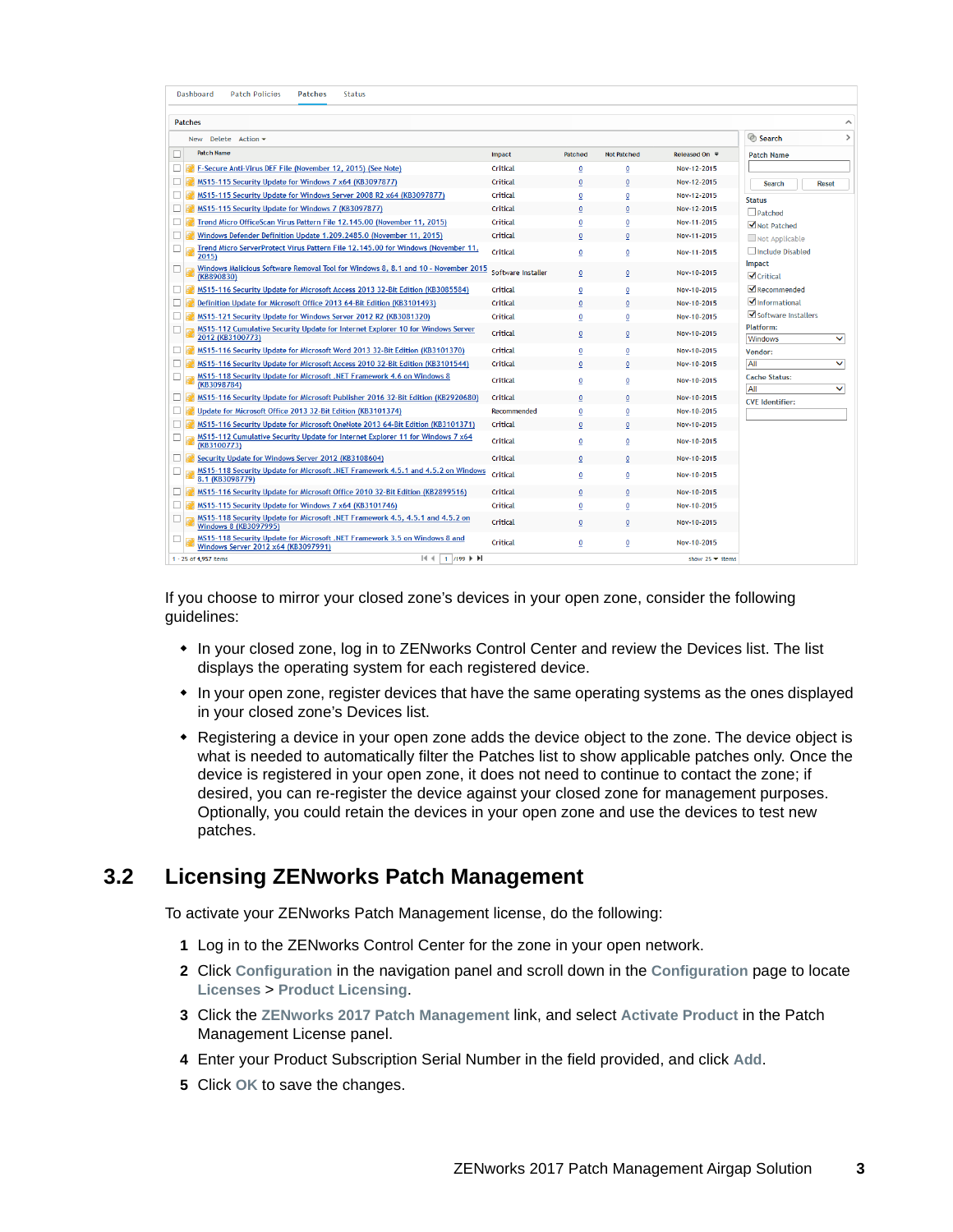#### <span id="page-3-0"></span>**3.3 Enabling the Airgap Collector**

You enable the Airgap Collector by adding a PATCH\_AIRGAP\_COLLECTOR=true system variable to your ZENworks Management Zone.

- **1** Log in to ZENworks Control Center for the zone in your open network.
- **2** Click **Configuration** > **Device Management** (in the **Management Zone Settings** panel) > **System Variables** to display the System Variables list.

| Configuration > System Variables |                                  | œÐ                               |
|----------------------------------|----------------------------------|----------------------------------|
| <b>System Variables</b>          |                                  | <b><i><u>Programment</u></i></b> |
| Configure system variables.      |                                  |                                  |
| <b>System Variables</b>          |                                  | $\wedge$                         |
| <b>Add</b> Remove Edit           |                                  |                                  |
| Name                             | Value                            |                                  |
| com.novell.zenworks.zone.guid    | 4972467b6c147b6d003413ba7b6745b3 |                                  |
| OK<br>Apply<br>Reset             | Cancel                           |                                  |

**3** Click **Add** to display the Add Variable dialog box.

| <b>Add Variable</b>           |  |
|-------------------------------|--|
| Add the variable information. |  |
| Name:                         |  |
|                               |  |
| Value:                        |  |
| Cancel<br>OK                  |  |

**4** Fill in the following fields: **Name:** PATCH\_AIRGAP\_COLLECTOR **Value:** true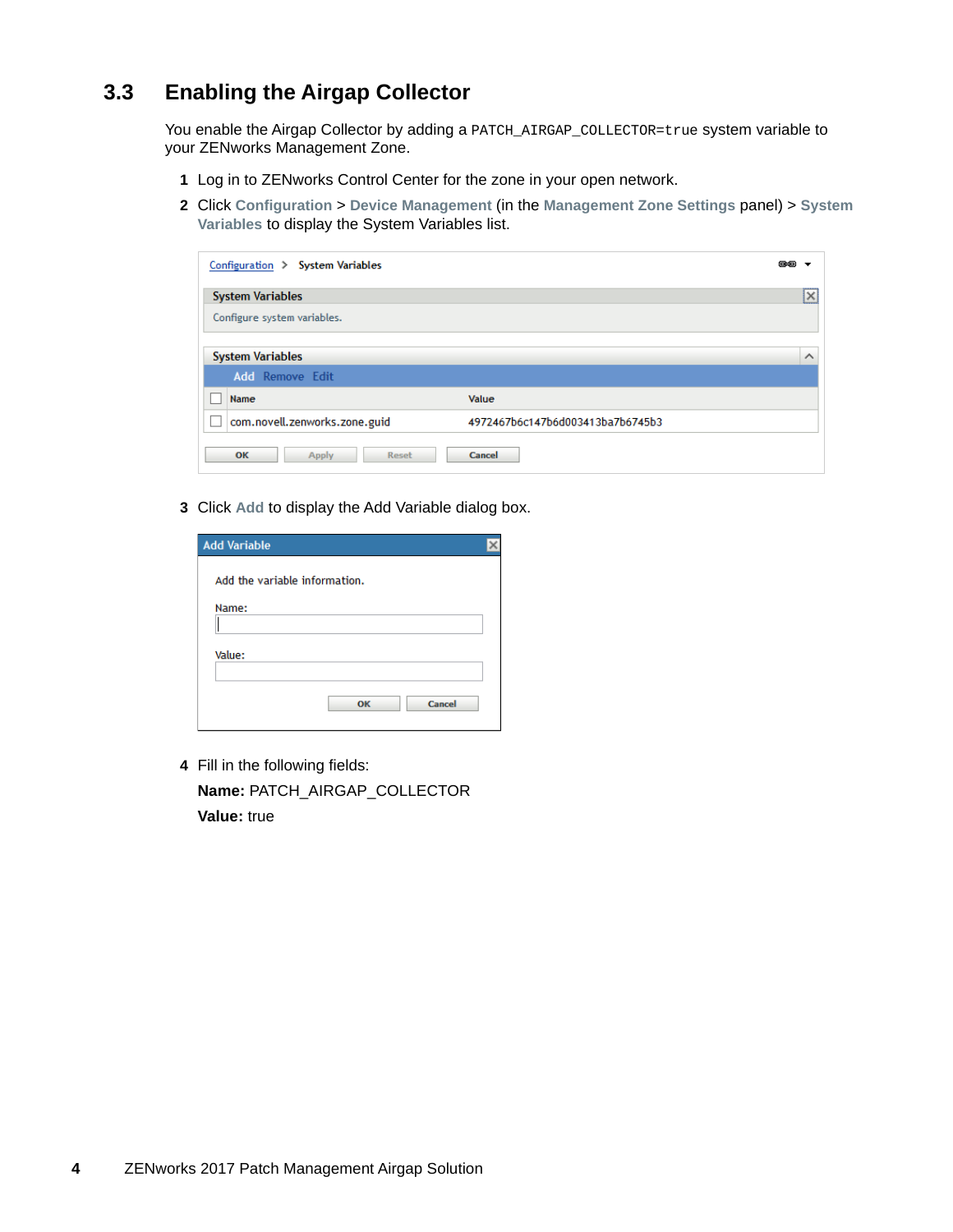**5** Click **OK** to add the variable to the list.

| Configuration > System Variables   |                                  | 色色        |
|------------------------------------|----------------------------------|-----------|
| <b>System Variables</b>            |                                  | <u>Ix</u> |
| Configure system variables.        |                                  |           |
|                                    |                                  |           |
| <b>System Variables</b>            |                                  | $\wedge$  |
| <b>Add Remove Edit</b>             |                                  |           |
| Name                               | Value                            |           |
| PATCH_AIRGAP_COLLECTOR             | true                             |           |
| com.novell.zenworks.zone.guid      | 4972467b6c147b6d003413ba7b6745b3 |           |
| OK<br><b>Apply</b><br><b>Reset</b> | Cancel                           |           |

**6** Click **OK** to save the list.

#### **3.4 Limiting the Patch Content Downloaded by the Subscription Service**

Because you will be copying patches from your open zone (Airgap Collector) to your closed zone (Airgap Server), you should limit patch content downloads to only the languages and vendors your devices need. This reduces the amount of portable disk space required and speeds up the copy process. Only the Windows platform is currently supported for Airgap, so Windows should always be checked in the platform options of both the Airgap Collector and Airgap Server. If you have Linux and Mac systems in your open zone, leave those platform types selected in the open zone, but these options are not applicable in the closed zone, because those patches will not be included.

To configure the Subscription Service Content Download in the Airgap Server (closed zone):

- **1** Launch the ZENworks Control Center in the Airgap Server and click **Configuration** > **Patch Management** (in the **Management Zone Settings** panel) > **Subscription Service Content Download** to display the content download settings.
- **2** Select **Windows** for platforms to download.
- **3** Select the languages you want to download.
- **4** Click **OK** to save your patch download settings.

**NOTE:** You can also configure the **Select vendors to use in the system** list to limit the number of vendor patches to only those that are required. However, the list is not populated until the first subscription update is complete after starting the Subscription Service. The Airgap Collector content will not reflect a change in this setting until another subscription download completes after configuring and saving the list.

#### **3.5 Starting the Subscription Service**

To ensure that you have all the required patches for your closed zone, you need to start the Subscription Service and wait for the subscription download to successfully complete. You can verify this in the Subscription Service History panel on the Patch Management Dashboard.

Information about caching patches after the subscription download completes is provided in Section 5 [Transferring Patches from the Open Zone to the Closed Zone.](#page-7-0)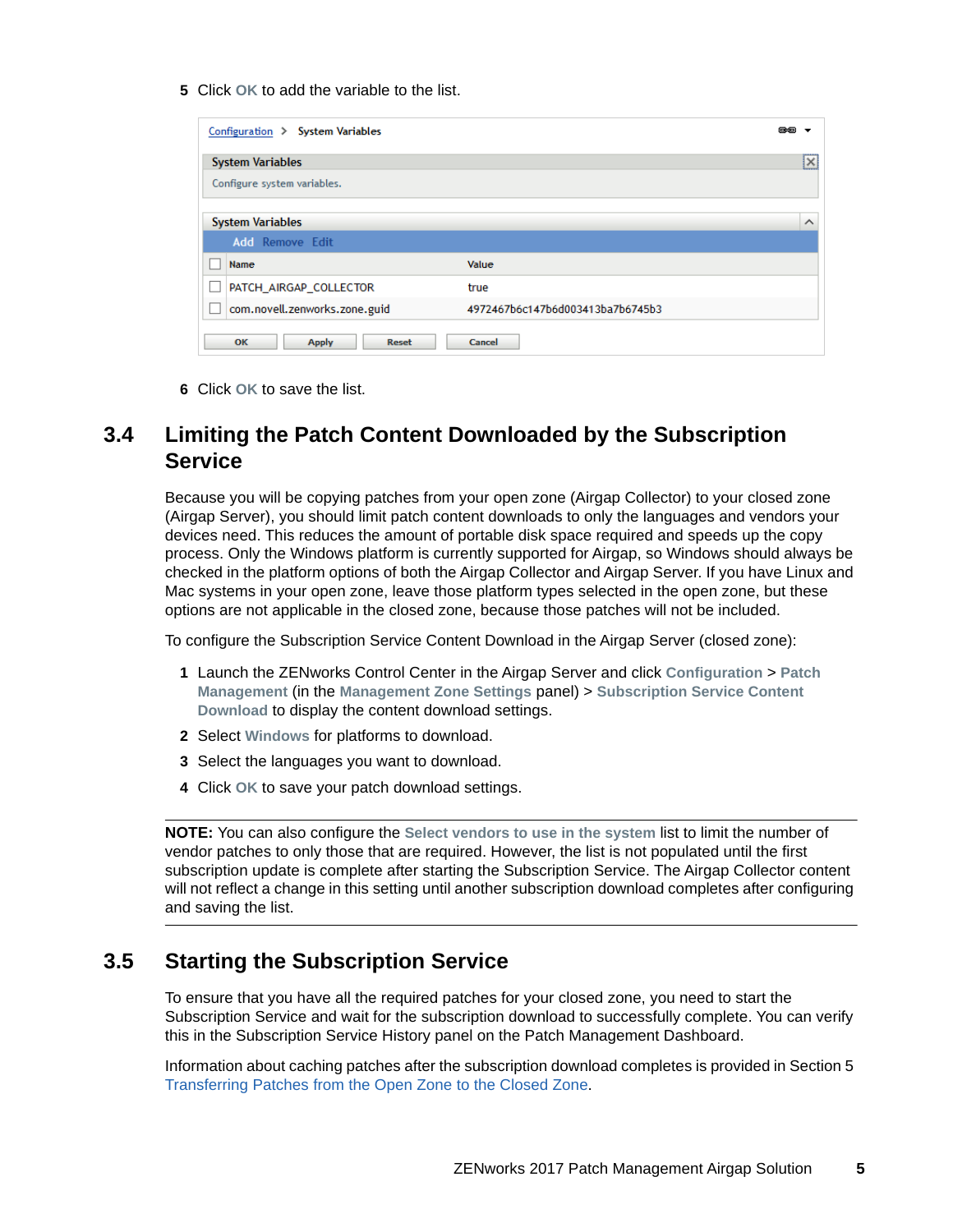**IMPORTANT:** Ensure that you [enable the Airgap Collector](#page-3-0) before starting the subscription service or caching of patches. Otherwise, you may have missing patches for the Airgap Server.

To start the Subscription Service and initiate the patch download:

**1** In ZENworks Control Center, click **Configuration** > **Patch Management** (in the **Management Zone Settings** panel) > **Subscription Service Settings** to display the Subscription Service Settings page.

| Configuration > Subscription Service Settings                      |                                         | 色色       |
|--------------------------------------------------------------------|-----------------------------------------|----------|
| <b>Subscription Service Settings</b>                               |                                         | l×l      |
| ZPM server with any HTTP proxy and 3rd party subscription settings |                                         |          |
|                                                                    |                                         |          |
| <b>Subscription Service Settings</b>                               |                                         | ∧        |
| Start the Subscription Service                                     | Select One<br>v<br><b>Start Service</b> |          |
| <b>Last Subscription Poll</b>                                      |                                         |          |
| <b>Subscription Replication Status</b>                             |                                         |          |
| <b>Subscription Host</b>                                           |                                         |          |
| Subscription Communication Interval(Every Day at)                  | $00:00 \times$<br><b>Update Now</b>     |          |
| <b>Reset ZENworks Patch Management Settings</b>                    | <b>Reset Subscription Service</b>       |          |
|                                                                    |                                         |          |
| <b>HTTP Proxy Server Details</b>                                   |                                         | $\wedge$ |
| Proxy Host                                                         |                                         |          |
| Port                                                               |                                         |          |
| <b>Http Credential</b>                                             | $Q \times$                              |          |
| <b>Patch Subscription Credentials</b>                              |                                         | $\wedge$ |
| <b>RedHat Network Credentials</b>                                  |                                         |          |
|                                                                    | $Q \times$                              |          |
|                                                                    |                                         |          |
| <b>SUSE Network Credentials</b>                                    |                                         |          |
|                                                                    | $Q \times$                              |          |
| OK<br><b>Apply</b><br><b>Reset</b>                                 | Cancel                                  |          |

- **2** In the **Start the Subscription Service** list, select the ZENworks Primary Server, and then click **Start Service** to start the subscription service on the Primary Server.
- **3** Click the **Update Now** button to initiate an immediate request for patches from the subscription service.

The initial subscription service request will take some time to process. You can use the Patch Management Dashboard (**Patch Management** > **Dashboard** tab) to monitor the request status.

- **4** By default, the Airgap Collector contacts the subscription service for patch updates at midnight each day. If desired, you can use the **Subscription Communication Interval** field to change the daily time.
- **5** Click **OK** to save your changes and exit the Subscription Service Settings page.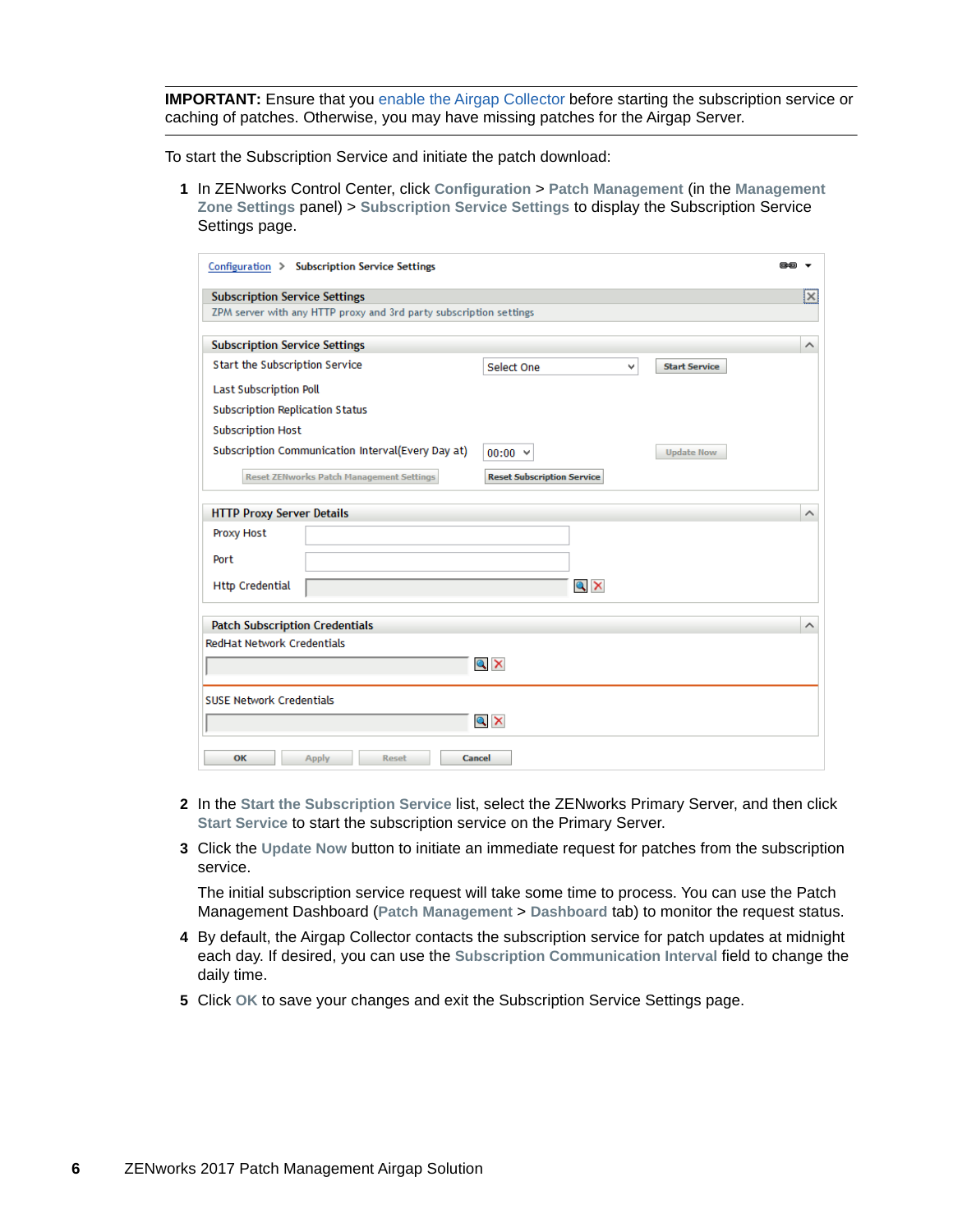## **4 Setting Up the Closed Zone**

In your closed network, you need to configure the ZENworks Management Zone to enable the Primary Server to act as an Airgap Server. When you transfer downloaded patches from your open network to the closed network, the Airgap Server pulls them into the ZENworks Management Zone as if it had received them directly through the subscription service. You then deliver the patches using the standard ZENworks Patch Management methods.

- **1** Log in to ZENworks Control Center for the zone in your closed network.
- **2** Enable the Airgap Server by adding several system variables:
	- **2a** Click **Configuration** > **Device Management** (in the **Management Zone Settings** panel) > **System Variables** to display the System Variables list.
	- **2b** Click **Add** to display the Add Variable dialog box.
	- **2c** Fill in the following fields:

**Name:** PATCH\_AIRGAP\_SERVER

**Value:** true

- **2d** Click **OK** to add the variable to the list.
- <span id="page-6-0"></span>**2e** Repeat to add the following two variables:
	- **Name:** PATCH\_AIRGAP\_LICENSE

**Value:** The Airgap license key you received from your Sales Representative.

**NOTE:** This step validates licensing on the Airgap Server for the closed network. You do not need to activate a ZENworks Patch Management license for this zone in Product Licensing.

**+ Name: PATCH AIRGAP PATH** 

**Value:** The directory path from which the Airgap Server will retrieve the patches you've transferred from the open network (the Airgap Collector) to your closed network. For example:

c:\program files (x86)\novell\zenworks\zpm\airgap

or

/opt/novell/zenworks/zpm/airgap

- **2f** Click **OK** to save the list.
- **3** Start the Subscription Service:
	- **3a** Click **Configuration** > **Patch Management** (in the **Management Zone Settings** panel) > **Subscription Service Settings** to display the Subscription Service Settings page.
	- **3b** In the **Start the Subscription Service** list, select the ZENworks Primary Server, then click **Start Service** to start the subscription service on the Primary Server.
	- **3c** Click **OK** to exit the Subscription Service Settings page.